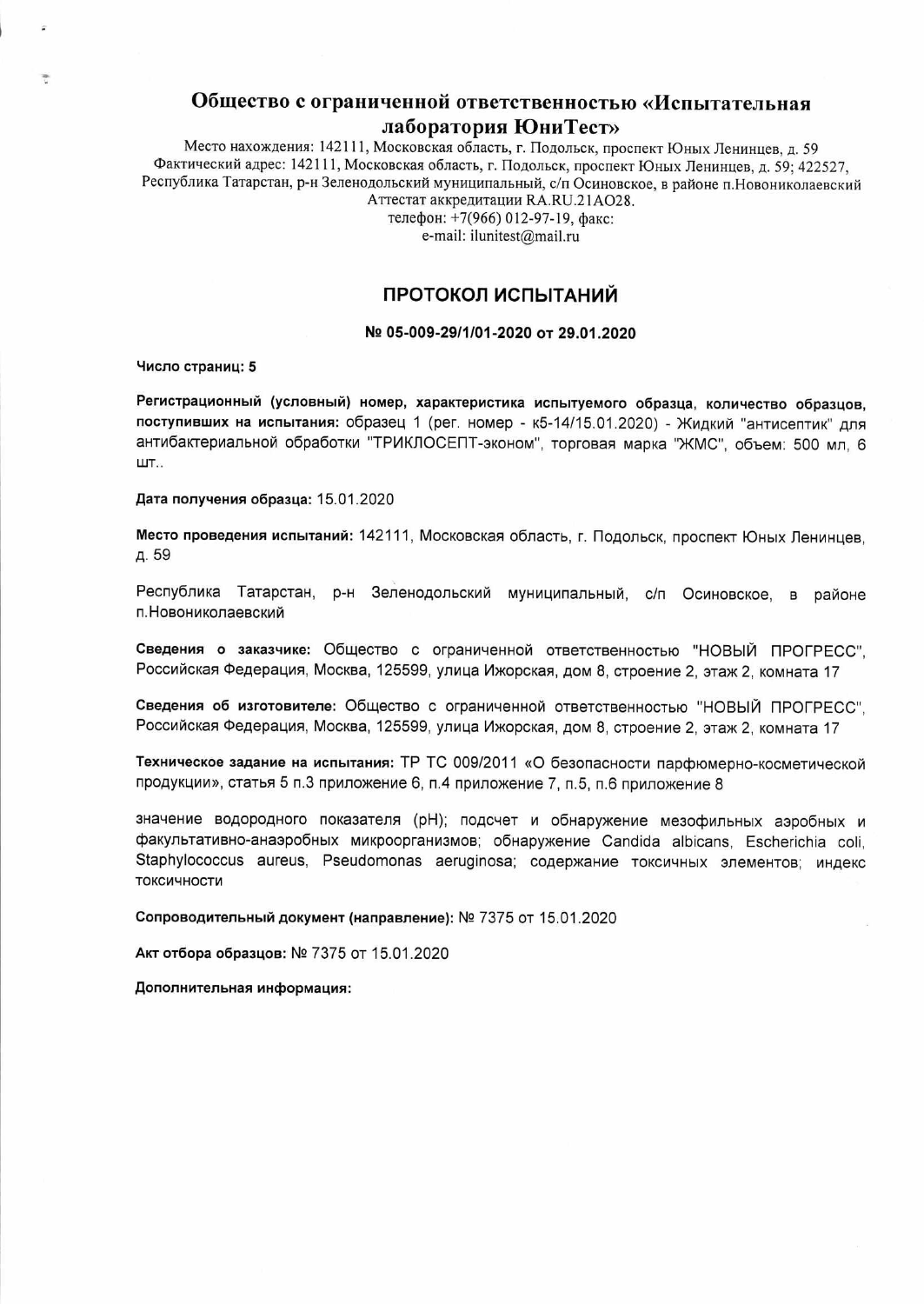# Протокол № 05-009-29/1/01-2020 от 29.01.2020г.

Место проведения испытаний: 142111, Московская область, г. Подольск, проспект Юных Ленинцев, д. 59

#### Результаты испытаний по физическим показателям (образец № к5-14/15.01.2020)

| N <sub>2</sub><br>п/п | Шифр образца                              | Дата<br>проведения<br>испытаний | Определяемый<br>показатель, единица<br>измерения | Методы<br>испытаний          | Условия проведения испытаний                                                                                                                   | Средства<br>измерения/испытательное<br>оборудование                                          | ПДК и<br>нормы | Результаты<br>испытаний |
|-----------------------|-------------------------------------------|---------------------------------|--------------------------------------------------|------------------------------|------------------------------------------------------------------------------------------------------------------------------------------------|----------------------------------------------------------------------------------------------|----------------|-------------------------|
|                       | K5-14/15.01.2020/1.<br>K5-14/15.01.2020/2 | 15.01.2020                      | Значение водородного<br>показателя (pH)          | <b>FOCT 29188.2-</b><br>2014 | Подготовка проб: 10,00 г продукции к 90 см3<br>дистиллированной воды. Испытания:<br>Температура воздуха: 20°С, Относительная<br>влажность: 65% | Анализатор жидкости (рН-<br>метр-иономер) Эксперт-001-<br>3-0.1, Весы лабораторные<br>ВЛ-224 | $3.5 - 8.5$    | 7,3                     |

#### Результаты испытаний по химическим показателям (образец № к5-14/15.01.2020)

| N <sub>2</sub><br>n/n | Шифр образца                              | Дата<br>проведения<br>испытаний | Определяемый<br>показатель, единица<br>измерения | Методы<br>испытаний | Условия проведения испытаний                                                                                                                                                                                                                                                                                                                                                                                                                                                                                                                                                                                       | Средства<br>измерения/испытательное<br>оборудование                                                                                                                                                       | ПДК и<br>нормы | Результаты<br>испытаний |
|-----------------------|-------------------------------------------|---------------------------------|--------------------------------------------------|---------------------|--------------------------------------------------------------------------------------------------------------------------------------------------------------------------------------------------------------------------------------------------------------------------------------------------------------------------------------------------------------------------------------------------------------------------------------------------------------------------------------------------------------------------------------------------------------------------------------------------------------------|-----------------------------------------------------------------------------------------------------------------------------------------------------------------------------------------------------------|----------------|-------------------------|
|                       | K5-14/15.01.2020/1.<br>K5-14/15.01.2020/2 | 16.01.2020                      | Мышьяк, не более, мг/ кг   ГОСТ 33021-2014       |                     | Минерализация. [Навеска пробы массой 5,00 г]<br>→ [термостатирование на водяной бане:<br>температура 83°С, время 1 ч] → [минерализаця]<br>в электропечи: повышение температуры на<br>50°С каждые 30 мин до 450°С, при температуре<br>450°С выдерживание 5 ч] → [минерализаця в<br>электропечи: повышение температуры до<br>450°С за 30 мин, при температуре 450°С<br>выдерживание 1 ч]. Приготовление раствора<br>пробы. [Исходный объем раствора пробы 100<br>$\text{cm}3$ ] $\rightarrow$ [выдерживание: температура 20°С,<br>время 16 ч]. Испытания: Температура воздуха:<br>20°С. Относительная влажность: 65% | Спектрометр атомно-<br>абсорбционный "КВАНТ-2А",<br>Баня водяная шестиместная<br>UT-4300, Весы<br>лабораторные ВЛ-224.<br>Электропечь муфельная<br>  ЭКПС-10, Термостат ТС-1/80  <br><b>C<sub>U</sub></b> | 5.0            | 0,31                    |

 $\mathbf{u}$ 

 $1 - \frac{3}{2}$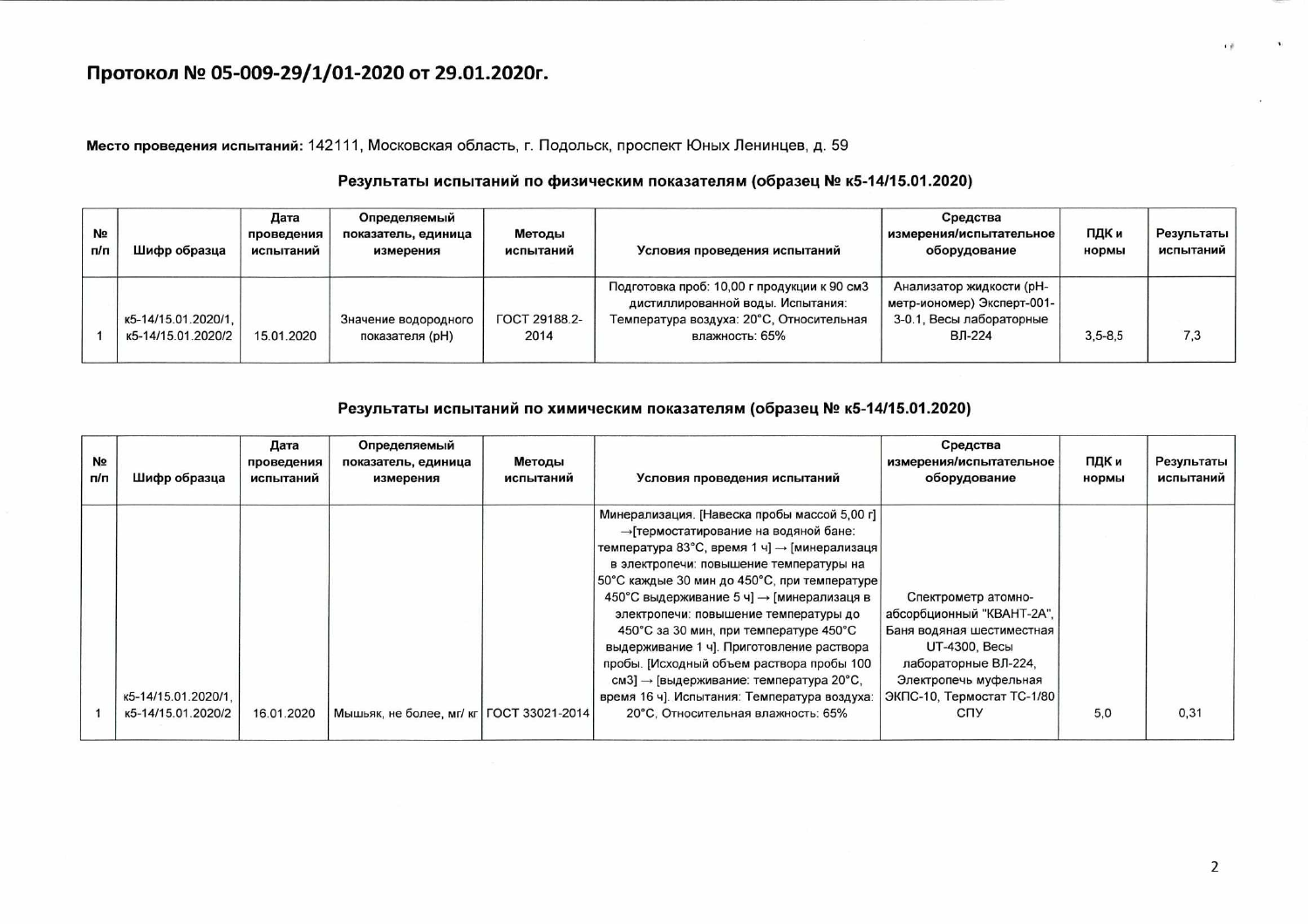|                                           |            |                                            |                        | Минерализация. [Навеска пробы массой 2,00 г]<br>→ [выдерживание: температура 20°С, время 45<br>мин] → [выдерживание в вытяжном шкафу:<br>время 20 мин] → [выдерживание на кипящей<br>водяной бане: время 1,5 ч] → [выдерживание<br>на кипящей водяной бане: время 20 мин].<br>Приготовление раствора пробы. [Исходный<br>объем раствора пробы 100 см3] $\rightarrow$<br>[охлаждение до температуры 20°С].                                                                                                                                                                                                                                                | Спектрометр атомно-<br>абсорбционный "КВАНТ-2А",<br>Баня водяная шестиместная                                                                                             |     |            |
|-------------------------------------------|------------|--------------------------------------------|------------------------|----------------------------------------------------------------------------------------------------------------------------------------------------------------------------------------------------------------------------------------------------------------------------------------------------------------------------------------------------------------------------------------------------------------------------------------------------------------------------------------------------------------------------------------------------------------------------------------------------------------------------------------------------------|---------------------------------------------------------------------------------------------------------------------------------------------------------------------------|-----|------------|
| к5-14/15.01.2020/1.<br>K5-14/15.01.2020/2 | 16.01.2020 | Ртуть, не более, мг/ кг                    | <b>FOCT 33022-2014</b> | Испытания: Температура воздуха: 20°С,<br>Относительная влажность: 65%                                                                                                                                                                                                                                                                                                                                                                                                                                                                                                                                                                                    | UT-4300, Весы<br>лабораторные ВЛ-224                                                                                                                                      | 1,0 | Менее 0.05 |
| к5-14/15.01.2020/1.<br>K5-14/15.01.2020/2 | 16.01.2020 | Свинец, не более, мг/ кг   ГОСТ 33023-2014 |                        | Минерализация. [Навеска пробы массой 2,00 г]<br>→ [минерализация в электропечи: повышение<br>температуры с 250°С на 50°С каждые 30 мин<br>до 500°С, при температуре 500°С<br>выдерживание 5 ч] → [охлаждение до<br>комнатной температуры 20°С] →<br>[минерализаця в электропечи: повышение<br>температуры до 500°С за 30 мин, при<br>температуре 500°С выдерживание 1 ч] →<br>[минерализаця в электропечи: повышение<br>температуры до 350°С за 20 мин, при<br>температуре 350°С выдерживание 1 ч].<br>Приготовление раствора пробы. [Исходный<br>объем раствора пробы 25 см3]. Испытания:<br>Температура воздуха: 20°С, Относительная<br>влажность: 65% | Спектрометр атомно-<br>абсорбционный "КВАНТ-Z1",<br>Баня водяная шестиместная<br><b>UT-4300</b> , Весы<br>лабораторные ВЛ-224,<br>Электропечь муфельная<br><b>ЭКПС-10</b> | 5.0 | 0.35       |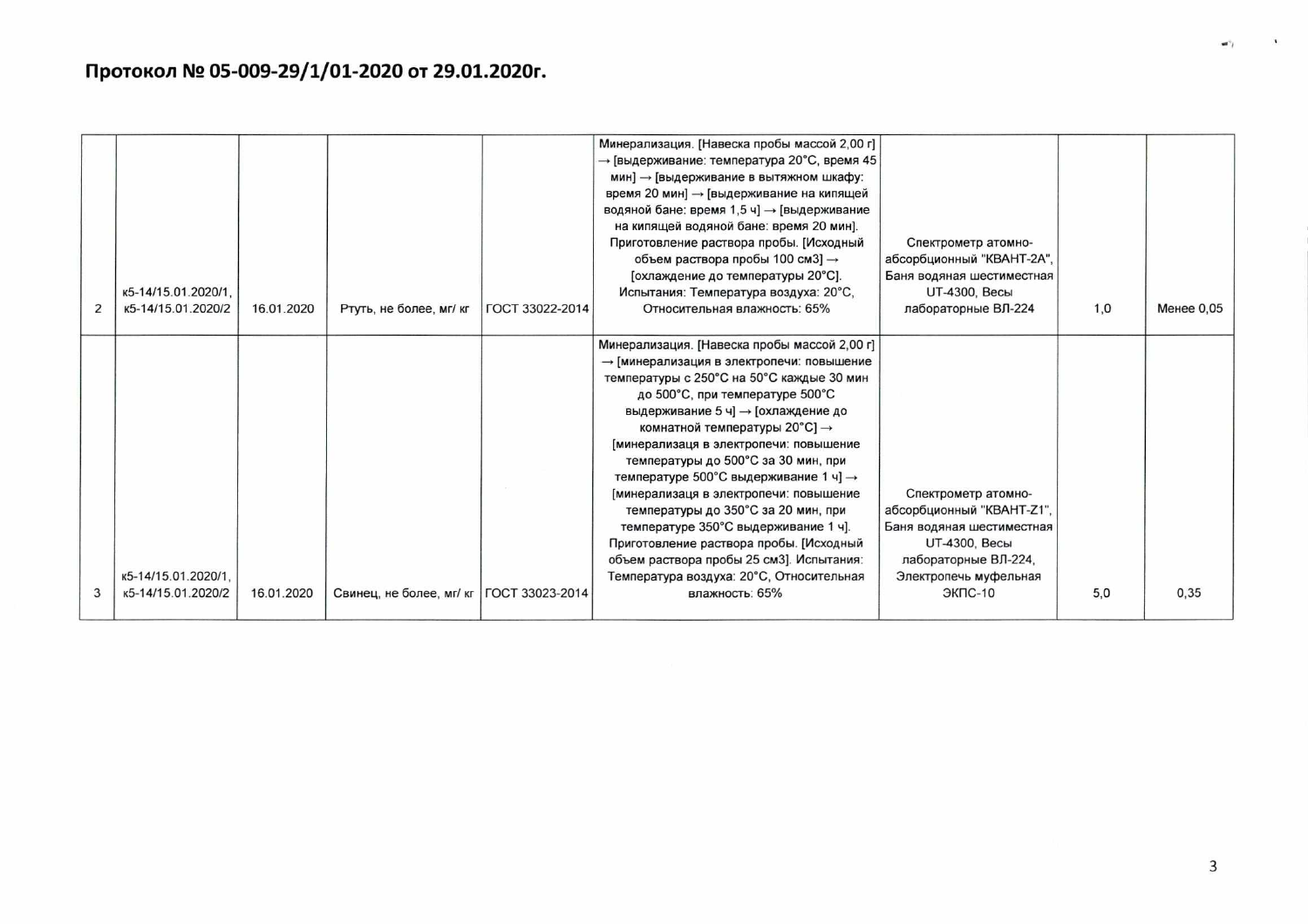### Результаты испытаний по токсикологическим показателям (образец № к5-14/15.01.2020)

| N <sub>2</sub><br>n/n | Шифр образца                              | Дата<br>проведения<br>испытаний | Определяемый<br>показатель, единица<br>измерения                                        | Методы<br>испытаний                  | Условия проведения испытаний                                                                                                                                                                        | Средства<br>измерения/испытательное<br>оборудование                         | ПДК и<br>нормы | Результаты<br>испытаний |
|-----------------------|-------------------------------------------|---------------------------------|-----------------------------------------------------------------------------------------|--------------------------------------|-----------------------------------------------------------------------------------------------------------------------------------------------------------------------------------------------------|-----------------------------------------------------------------------------|----------------|-------------------------|
|                       |                                           |                                 |                                                                                         |                                      | Приготовление раствора пробы. [0,1 г пробы]<br>→ [добавление 250 см3 дистиллированной<br>воды] → [выдерживание в термостате:                                                                        |                                                                             |                |                         |
|                       |                                           |                                 | Обшетоксическое<br>действие, определяемое<br>альтернативным<br>методом in vitro (Индекс |                                      | температура 37°С, продолжительность 24 ч] $\rightarrow$<br>[охлаждение до комнатной температуры 20°С].<br>Приготовление тест-системы. [0,4 см3 раствора]<br>пробы] - [нагревание на водяной бане до | Анализатор изображений                                                      |                |                         |
|                       |                                           |                                 | токсичности с<br>использованием<br>культуры подвижных                                   |                                      | температуры 41,0°С]. Испытания: Температура<br>воздуха 20°С, Относительная влажность<br>воздуха 80%, Атмосферное давление 736 мм                                                                    | (токсичности) АТ-05, Весы<br>лабораторные ВЛ-224,<br>Термостат ТС-1/80 СПУ, |                |                         |
|                       | K5-14/15.01.2020/3.<br>K5-14/15.01.2020/4 | 27.01.2020                      | клеток млекопитающих).<br>$\%$                                                          | <b>ГОСТ 32893-</b><br>2014, раздел 6 | рт.ст., Частота переменного тока 50 Гц,<br>Напряжение сети (220±10) В                                                                                                                               | Баня водяная шестиместная<br>UT-4300                                        | 70-120         | 82.2                    |